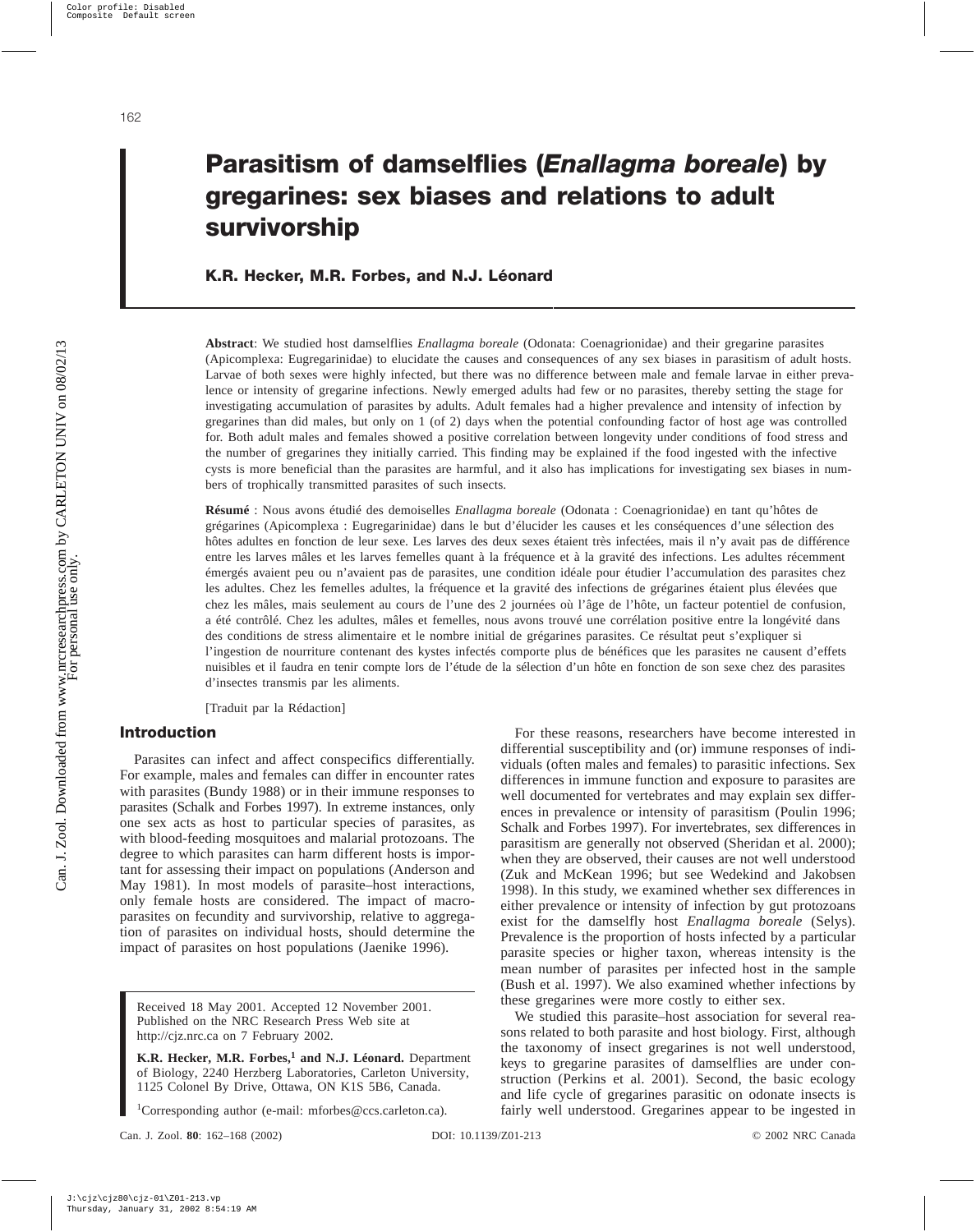their infective stage, along with insect prey, by feeding damselflies and dragonflies. Gregarine oocysts (the infective stage) have been found attached to the legs of chironomid midges (Åbro 1974); such insects can be completely macerated by damselflies and ingested as a bolus (within which the oocysts are embedded).

Regarding hosts, male and female *E. boreale* differ in their foraging ecology. Males of many coenagrionid damselflies, including *E. boreale*, appear to spend enough time foraging away from ponds to ensure that they have sufficient energy for daily mate searching (Anholt 1992). In comparison, females are energy maximizers and spend longer away feeding in order to mature clutches of eggs and avoid harassment from mate-searching males (Anholt 1992). Determination of this difference in foraging ecology was based on measures of gut fullness (Anholt 1992). This difference is further believed to be responsible for biases in operational sex ratios at ponds, with mate-searching males outnumbering receptive females (Anholt 1992; cf. Fincke 1994). Based on this sex difference in foraging ecology, we predicted that females would be more heavily parasitized by gregarines than males of the same age, simply because females ingest more food.

Primarily we wanted to assess whether males and females of the same age differ in their gregarine numbers as a result of differences in their feeding ecology. Related to this larger question, we had four specific objectives. First, we examined whether larval males and females differ in their degree of parasitism by gregarines. Sex differences in habitat use and foraging ecology are not usually studied in larval damselflies, although at least one study on another coenagrionid damselfly has indicated that males and females may differ in their development times (Baker et al. 1992). As indicated, we expected differences in parasitism of adult sexes due to differences in their foraging ecology. However, we first had to rule out pre-existing biases in gregarine parasitism of the larval stages of *E. boreale*. Secondly, we were interested in whether larval damselflies might lose any resident gregarines during transition to the adult stage. Thus, we were interested in whether pre-reproductive newly emerged damselflies (hereinafter teneral adults) start their adult life with few or no gregarines and acquire them through time, since this is the basis for expecting the adult sexes to differ in prevalence or intensity measures.

Our third and main objective was to compare variation in prevalence and intensity of gregarines infecting adult *E. boreale* across two sites and two sampling periods. We chose two study sites because we expected that spatial variation in parasitism might exist and because sex biases might only be detectable when prevalence of parasitism was high. In another study of gut protozoans in insects, Arnqvist (1992) showed that host population densities were related positively to prevalence. More specifically, Åbro (1974) showed both spatial and temporal variation in gregarine numbers within damselfly hosts, as did Taylor and Merriam (1996). If the prevalence of gut protozoans is low, sex biases may not be observed unless very large samples are collected. Thus, we expected to find sex biases in parasitism only when age of hosts could be reasonably controlled for, and when enough infective stages of gregarines were present so that infection and accumulation of parasites for individual hosts were likely.

Like other parasites, gregarines are expected to change in numbers over the lifetime of individual hosts. In fact, agerelated profiles of parasitism are well documented for many parasite–host associations in general (Scott 1988) and for insect–gregarine associations in particular (Zuk 1988). Thus, researchers have to be sure that hosts included in samples for comparison are the same or similar in age. Otherwise, any sex biases may be obscured by age variation within samples of hosts.

Finally, we examined whether gregarines affected adult males differently than adult females by bringing damselflies (of unknown infection status) into the laboratory and subjecting them to food shortages. Food shortages often occur indirectly at our study location during a series of cool rainy days, when damselflies are forced to roost and forgo feeding (Forbes and Baker 1991; Leung and Forbes 1997). Previous experiments with a related species (*Enallagma ebrium* (Hagen)) showed that males survived less well than females under seminatural conditions (Forbes and Leung 1995). Male damselflies might survive less well with a given number of gregarines simply because they have fed less than females. As indicated below, any sex differences in survivorship can have implications for detecting sex biases in parasitism in natural populations. Our study, however, does not assess sex differences in survivorship associated with costs of more feeding (cf. Anholt 1992).

# **Methods**

## **Study species**

*Enallagma boreale* is a common and widespread coenagrionid damselfly that typically inhabits beaver ponds and freshwater marshes in Eastern Ontario, Canada (Forbes 1991). As in many other *Enallagma* species, the mating system is defined as scramble mate competition (Fincke 1994). Although females show a suite of male-rejection behaviours, these typically follow oviposition (which occurs under water in the absence of the male) (Fincke 1994). After the female has laid her eggs, she resurfaces and soon flies away from the breeding pond, often chased by single males at the pond margin (Forbes 1994).

Gregarines used in this study were *Hoplorhynchus* spp. (R. Clopton, personal communication). These are septate gregarines (Eugregarinidae) with one host in their life cycle. The infective oocytes are ingested by the host, and once in the midgut, they split to produce eight sporozoites per oocyte (Åbro 1976). The sporozoites then attach to the gut wall as trophozoites and absorb digesta. After growing for some time, the trophozoites detach from the gut epithelium and develop into gamonts that move about freely in the gut. Gamonts find a mate and undergo syzygy, after which the two attached individuals are enclosed in a protective covering and become a gametocyst. Depending on temperature, the gametocyst is excreted approximately 2 weeks after ingestion of the oocysts (Åbro 1974). Each gametocyst undergoes development and eventually releases many oocysts; in some species, development of oocysts follows an obligatory period of low temperatures (Åbro 1976).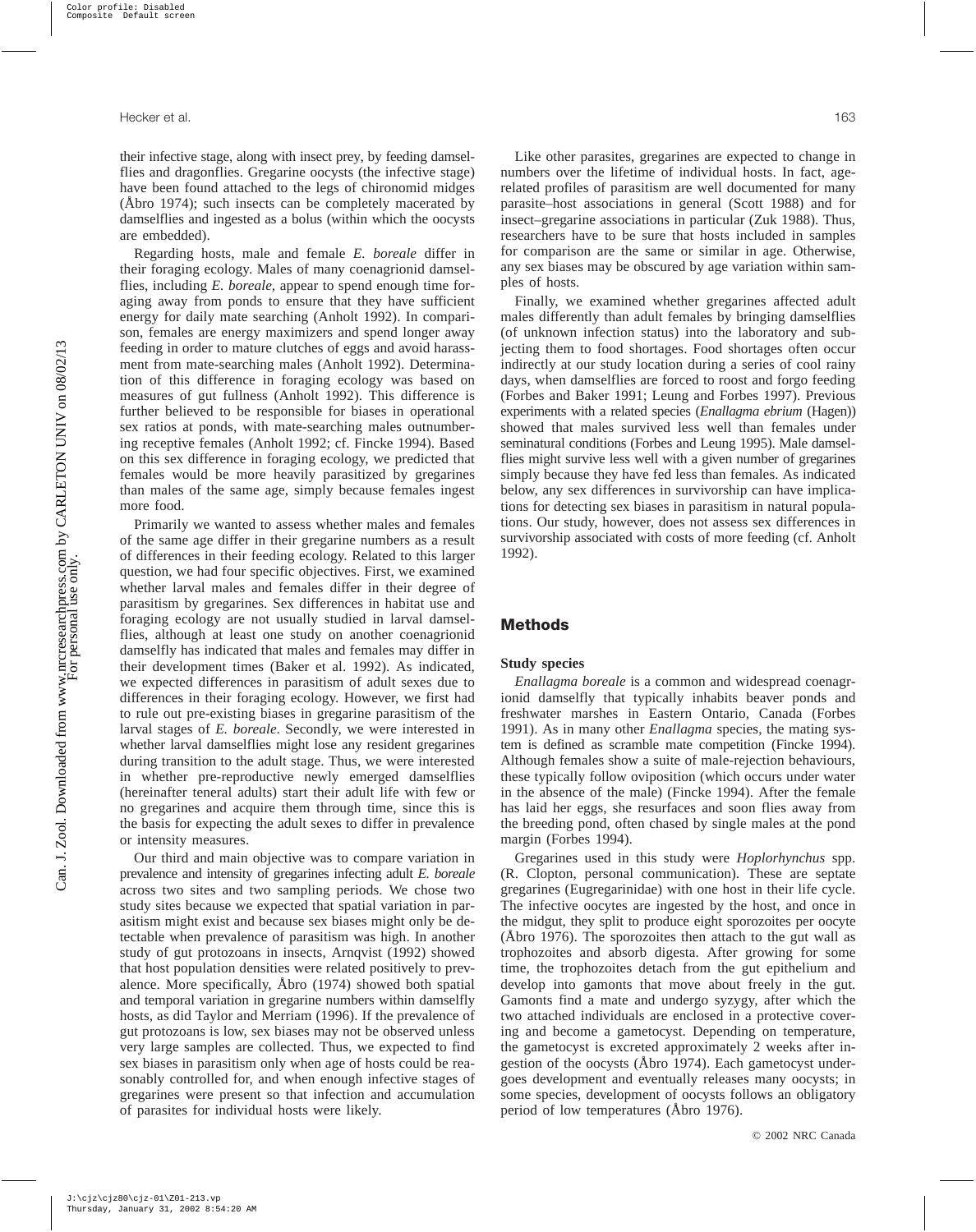|                | Site | <b>Sex</b> | $\boldsymbol{n}$ | Prevalence<br>(% )  |      |      |
|----------------|------|------------|------------------|---------------------|------|------|
|                |      |            |                  |                     |      |      |
| Larvae         | JM   | Male       | 30               | $93.3 \pm 9.1$ 0.15 |      | 0.69 |
|                | JM   | Female     | 32               | $90.6 + 10.2$       |      |      |
| Teneral adults | JM   | Male       | 59               | $23.7 \pm 10.7$     | 0.01 | 0.94 |
|                | JM   | Female     | 82               | $23.2 \pm 9.1$      |      |      |
|                | UD   | Male       | 24               | $4.2 + 7.8$         | 1.89 | 0.17 |
|                | UD   | Female     | 39               | $15.4 \pm 11.2$     |      |      |

**Note:** JM and UD refer to the study sites Jack's marsh and Upper Dowsley, respectively. Larvae were collected on 16–20 May 1997. Teneral adults were collected from 30 May to 2 June 1997; *n* is the sample size. Prevalence estimates are given with the confidence interval (CI).

#### **Study sites**

Our study sites were Jack's marsh and Upper Dowsley pond (hereinafter JM and UD, respectively). Both sites are flooded beaver ponds located less than 10 km from the Queen's University Biological Station near Chaffeys Lock, Ontario, Canada (44°34′N, 79°15′W). Both support dense populations of *E. boreale* (at UD, M.R. Forbes estimated close to 10 000 damselflies emerging in one day; unpublished data). JM is roughly oval in shape and ca. 1 ha in size, whereas  $UD$  is  $\langle 1 \rangle$  ha and approximately round in shape. Ponds at both sites have grassy margins with sedges and are bordered by mixed deciduous forests. Emergent vegetation at both sites is largely cattails (*Typha* spp.) and sedges (*Carex* spp.), although there are many dead trees in JM and these serve as emergence sites for *E. boreale*. A fuller description of these sites is presented in Forbes (1991).

#### **Age of damselflies**

Determining accurately the ages of some damselflies is difficult. Recapture methods yield a low recapture rate when applied to damselflies (e.g., *E. boreale* in Eastern Ontario, Canada; M.R. Forbes, unpublished data). Counting daily growth rings based on cuticular sections has been used to age some insects, including odonates (Neville 1967; Zuk 1988); however, this method is prone to error after the pre-reproductive period for *E. boreale*. One way to ensure a reduction in age variation is to survey ponds and collect samples at the start of the flight season, when the first mature damselflies return to ponds and are approximately the same age (Corbet 1999). Another indirect method is to sample only those individuals that have nearly to fully engorged mites (*Arrenurus drepaniphorus* Cook), since these adults are approximately the same age (10–14 days old; Forbes 1991). We employed both of the latter methods in order to include only young adults in samples collected during early June 1997 at JM and UD and in the sampling done in 1998. Damselflies collected later in June 1997 included both old and young adults.

### **Collections and dissections**

Larvae and adults were collected from 16 May to 12 June 1997 and from 6 May to 23 May 1998 (Tables 1–4). Finalinstar larvae (with wingpads extending to the fourth abdominal segment) were collected using an aquatic D-frame net.

Both teneral and mature adults were caught in aerial insect nets. Adults were classified as teneral if the wings had a rainbow sheen and the body was soft and grey to brown in colour (Walker 1953). In comparison, reproductively mature adults had clear, hardened wings and brightly coloured, firm bodies. Over all samples, 62 larvae, 204 teneral adults, and 520 reproductively mature adults were collected (Tables 1–4).

After collection, each damselfly was sexed. Following decapitation, their complete gut was removed by grasping the posterior abdominal segment with forceps and gently pulling. The gut was then preserved in sugared ethanol (1 L water : 1 L 95% ethanol : 40 g sucrose) and stored individually and temporarily in an Eppendorf microcentrifuge tube. Using a dissecting microscope, the gut was later located, excised from the body wall, and then dissected with 00 insect pins. The pins were used to break open the gut wall and separate gregarines from the gut and digesta. A drop of 2.5% pharmaceutical iodine placed on the dissected gut dyed the gregarines a unique shade of dark red, increasing their contrast with the gut and allowing accurate enumeration. Gregarine trophozoites, gamonts, and oocytes were counted.

To compare the effects of parasites on adults of both sexes, 31 males and 28 females were collected on 2 June 1997. Individuals were placed singly in plastic cups containing 2 mL of water beneath window-screen mesh and a wooden dowel for a perch. Each cup was covered with perforated aluminum foil. The cups were placed in a dark, cool room (between 14.0 and 19.5°C) until the individuals became moribund or died. As mentioned, these conditions simulated a natural period of food deprivation resulting from prolonged cool, cloudy weather (Forbes and Baker 1991; Leung and Forbes 1997). Individuals were classified as moribund if they were unable to move when lightly touched. We checked the cups every 12 h for moribund or dead individuals. Most individuals were moribund and were quickly dispatched as above. Both moribund and dead individuals were dissected for enumeration of their gregarines. We measured the forewings of damselflies from the nodus to the tip (Forbes 1991). Wing length relates to survivorship of *Enallagma* spp. under such conditions in other studies (Leung and Forbes 1997).

## **Statistics**

Gregarine prevalence was compared between male and female larvae and adults using  $2 \times 2 \chi^2$  tests. To allow direct comparisons between samples, we also calculated 95% confidence limits for prevalence of infections, following Snedecor and Cochran (1980). We applied ln transformation (number of gregarines  $+1$ ) to approximate normal distributions for intensity data and to allow the use of parametric tests because untransformed data for intensity did not conform to normal distributions ( $p < 0.05$  using Shapiro–Wilk tests). We then used unpaired *t* tests or two-way ANOVAs to compare mean intensities between the sexes of larvae or sexes of adults, controlling for site where applicable.

For the survivorship experiment we performed linear or nonlinear regressions between the number of days males or females survived and ln(number of gregarines  $+ 1$ ). We did this analysis to examine the effect of gregarines on survivorship while controlling for wing length as a covariate (Zar 1996).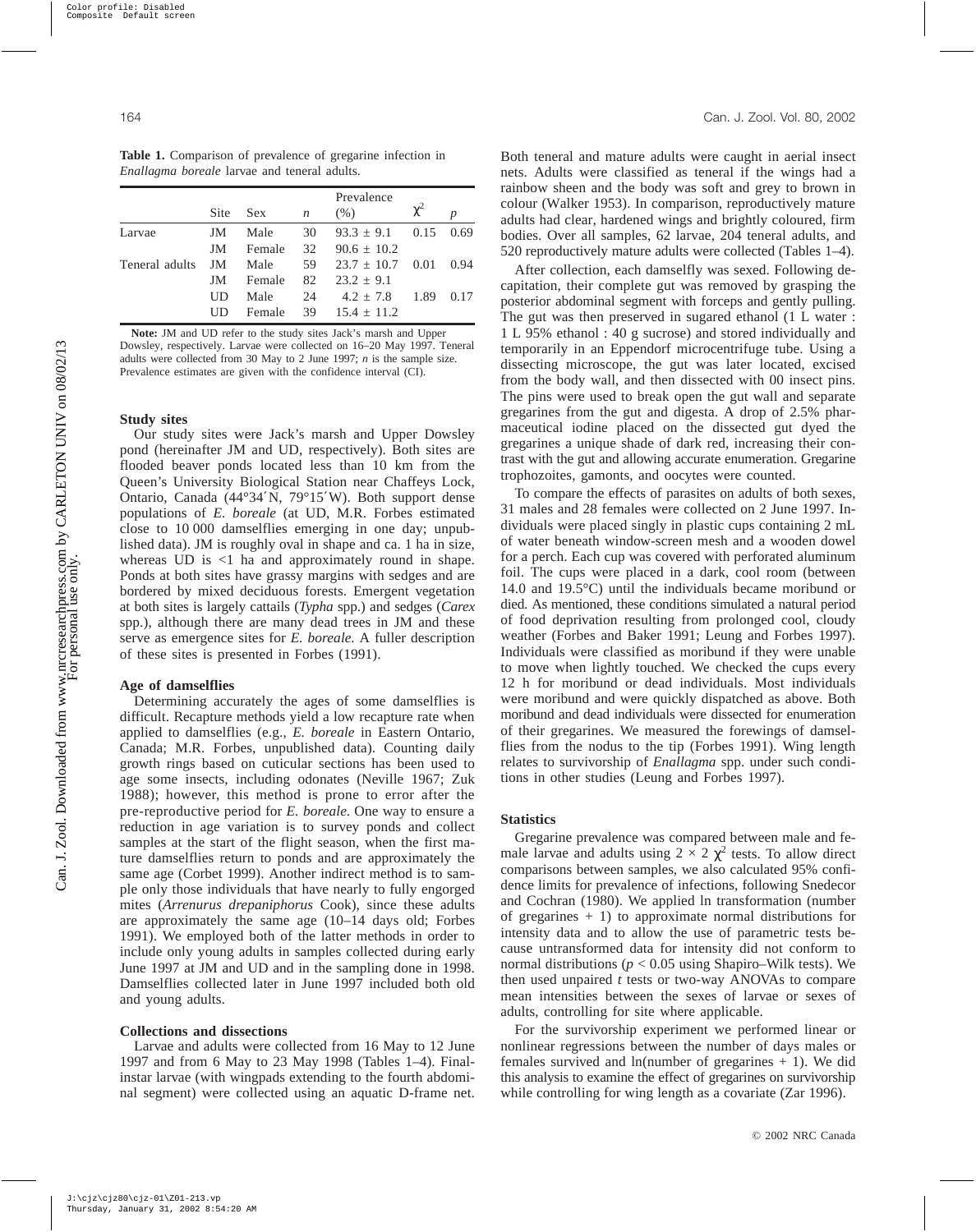|                |      |        |                  |               | <b>BT</b> |         |                  |
|----------------|------|--------|------------------|---------------|-----------|---------|------------------|
|                | Site | Sex.   | $\boldsymbol{n}$ | ln(intensity) | mean*     | t       | $\boldsymbol{p}$ |
| Larvae         | JM   | Male   | 28               | 2.25          | 9.5       | $-0.30$ | 0.76             |
|                | JM   | Female | 29               | 2.32          | 10.3      |         |                  |
| Teneral adults | JM   | Male   | 14               | 1.39          | 4.0       | 0.089   | 0.93             |
|                | JM   | Female | 19               | 1.37          | 13.9      |         |                  |
|                | UD   | Male   |                  | 1.09          | 93.0      | na      | na               |
|                | UD   | Female | 6                | 1.36          | 83.9      |         |                  |

**Table 2.** Comparison of intensity (ln-transformed) of gregarine infection in *E. boreale* larvae and teneral adults.

**Note:** JM and UD refer to the study sites Jack's marsh and Upper Dowsley, respectively. Larvae were collected on 16–20 May 1997. Teneral adults were collected from 30 May to 2 June 1997; *n* is the sample size; "na" signifies that a *t* test was not possible because of a low sample size for one category (males). However, intensity in the one parasitized male teneral adult was within the 95% CI of intensity for female teneral adults.

\*Back-transformed mean numbers of gregarines.

**Table 3.** Comparison of prevalence of gregarine infection between *E. boreale* adult males and females.

| Site | Date(s)        | <b>Sex</b> | $\boldsymbol{n}$ | $(\% )$       | $\chi^2$ | $\boldsymbol{p}$ |
|------|----------------|------------|------------------|---------------|----------|------------------|
| JM   | 2 June 1997    | Male       | 42               | $14.3 + 10.5$ | 0.01     | 0.93             |
|      |                | Female     | 36               | $13.9 + 11.3$ |          |                  |
|      | 11 June 1997   | Male       | 37               | $78.4 + 13.3$ | 3.32     | 0.069            |
|      |                | Female     | 50               | $92.0 + 7.52$ |          |                  |
| UD   | 2 June 1997    | Male       | 52               | $48.1 + 13.6$ | 17.9     | 0.000            |
|      |                | Female     | 61               | $85.2 + 8.9$  |          |                  |
|      | 12 June 1997   | Male       | 50               | $80.0 + 11.1$ | 0.38     | 0.54             |
|      |                | Female     | 40               | $85.0 + 11.1$ |          |                  |
| JM   | 19–23 May 1998 | Male       | 88               | $58.6 + 10.0$ | 2.8      | 0.096            |
|      |                | Female     | 64               | $71.4 + 11.0$ |          |                  |

**Note:** JM and UD refer to the study sites Jack's marsh and Upper Dowsley, respectively. For other details see Table 1.

**Table 4.** Comparison of intensity of gregarine infection between *E. boreale* adult males and females.

|           |                |            |                  |               | <b>BT</b> |          |                  |
|-----------|----------------|------------|------------------|---------------|-----------|----------|------------------|
| Site      | Date(s)        | <b>Sex</b> | $\boldsymbol{n}$ | ln(intensity) | mean      | t        | $\boldsymbol{p}$ |
| JM        | 2 June 1997    | Male       | 6                | 1.65          | 5.2       | $-0.043$ | 0.97             |
|           |                | Female     | 5                | 1.67          | 5.3       |          |                  |
|           | 11 June 1997   | Male       | 29               | 2.21          | 9.1       | 0.42     | 0.67             |
|           |                | Female     | 46               | 2.11          | 8.3       |          |                  |
| <b>UD</b> | 2 June 1997    | Male       | 25               | 2.18          | 8.8       | $-0.24$  | 0.81             |
|           |                | Female     | 52               | 2.24          | 9.4       |          |                  |
|           | 12 June 1997   | Male       | 40               | 1.89          | 6.6       | 0.79     | 0.43             |
|           |                | Female     | 34               | 1.72          | 5.6       |          |                  |
| JM        | 19–23 May 1998 | Male       | 52               | 2.31          | 10        | 2.8      | 0.80             |
|           |                | Female     | 46               | 2.23          | 9.3       |          |                  |

**Note:** JM and UD refer to the study sites Jack's marsh and Upper Dowsley, respectively. For other details see Table 2.

# **Results**

Can. J. Zool. Downloaded from www.nrcresearchpress.com by CARLETON UNIV on 08/02/13 Can. J. Zool. Downloaded from www.nrcresearchpress.com by CARLETON UNIV on 08/02/13<br>For personal use only.

## **General observations**

Gregarines could often be seen through the wall of the excised gut. The parasites were most often in the midgut; however, a few individuals (of thousands counted) were in the hindgut, and in one host, one gregarine was found in the foregut. The occasional presence of gregarines in the hindgut and foregut may be an artifact of processing of individuals. Within hosts, one or all of the various stages of their life cycle were evident (see above). Trophozoite sizes were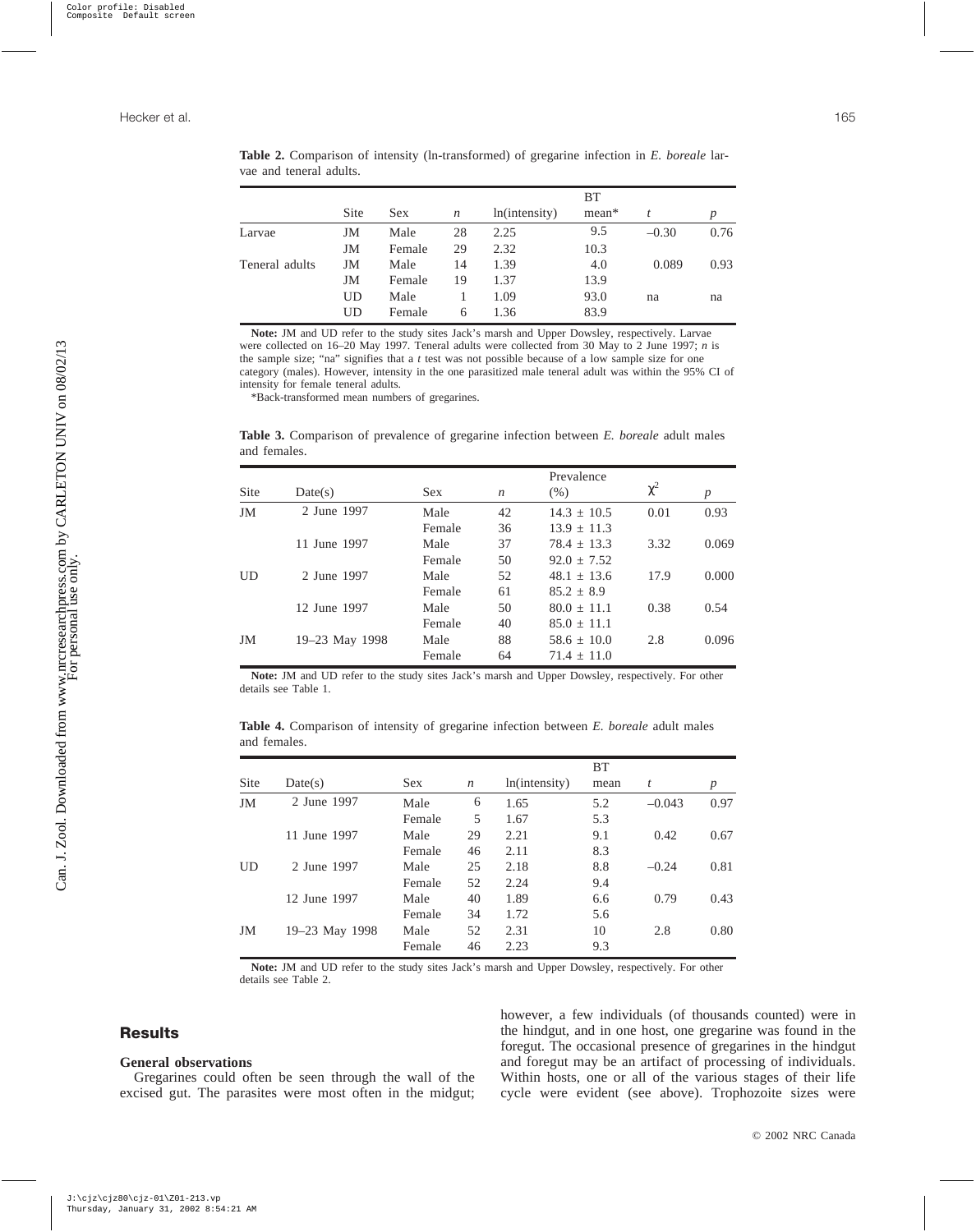normally distributed and ranged from 0.3 to 2.5 mm (*n* = 91). Damselflies containing gregarines did not appear to be unhealthy (i.e., they had no midgut discoloration, lesions, or ruptures).

## **Prevalence and intensity of parasitism of larvae and teneral adults**

Larvae at JM had a higher prevalence of gregarine infection than damselflies in any life stage at either site (91.9  $\pm$ 6.7% infected (mean  $\pm$  SE)). We found no significant difference between larval males and females from JM in either prevalence (Table 1) or intensity of infection (Table 2). On average, male and female larvae from JM had approximately 12 and 15 gregarines, respectively. The results from teneral damselflies were illuminating. They showed a low overall prevalence of infection by gregarines  $(20.0 \pm 5.5\%)$  compared with larvae. Male and female teneral adults did not differ in either prevalence or intensity of infection at either JM or UD (Table 2).

#### **Prevalence and intensity of parasitism of mature adults**

Over all sampling dates and sites, mature damselflies had a high prevalence of infection (64.4  $\pm$  4.9%); females were more likely to be parasitized than males once all samples were combined (73.3  $\pm$  6.3 and 55.2  $\pm$  7.2%, respectively;  $\chi^2$  = 13.0, *p* < 0.001). Although adult females generally had a higher prevalence than adult males, the difference in only one of four site-by-date samples in 1997 was significant (specifically on 2 June at UD; Table 3). There were also no sex differences in intensity of parasitism of mature adults by gregarines in any site-by-date comparison (Table 4). The same result was obtained when a two-way ANOVA was performed for each site, with sex and date as main effects and ln-transformed intensity (numbers of gregarines from infected individuals) as the dependent variable. Sex did not account for significant variation in transformed numbers of gregarines at JM  $(F_{[1,82]} = 0.00012, p > 0.1)$ , nor did date  $(F_{[1,82]} =$ 2.56,  $p > 0.1$ ). The interaction term also was not significant  $(F_{[1,82]} = 0.0064, p > 0.1)$ . At UD, however, date accounted for significant variation in intensity  $(F_{[1,147]} = 7.20, p <$ 0.01), although neither sex  $(F_{[1,147]} = 0.12, p > 0.1)$  nor the interaction between sex and date was significant  $(F_{[1,147]} =$ 0.51,  $p > 0.1$ ).

We controlled for age within another sample when we examined prevalence of gregarines for males and females at JM in 1998. As mentioned, we compared only males and females that retained their mites (*A. drepaniphorus*), as a way of approximating the age of hosts. In that sample, prevalence of gregarine infection in females  $(71.4 \pm 11\%)$  was higher than, but not significantly different from, that of similarly aged males  $(58.6 \pm 10\%) (\chi^2 = 2.8, p = 0.096)$ . Furthermore, there was no significant difference in mean intensity between males and females (number of gregarines  $= 10.1 \pm 2.7$ (mean  $\pm$  SE) for males and 9.3  $\pm$  1.4 for females;  $F = 0.56$ ,  $p > 0.1$ ).

## **Survivorship**

Intensity data for individuals used in the survivorship experiment were normally distributed when ln-transformed (Shapiro–Wilk test,  $W = 0.9$ ,  $p > 0.1$ ), so parametric regres**Fig. 1.** Relationship between time survived and intensity of gregarine infection in *Enallagma boreale*. Moribund animals were treated as dead and dispatched quickly to enumerate gregarines.



sion analyses were used. Males showed a significant and positive linear relationship between number of gregarines and number of days survived ( $r^2 = 0.20$ ,  $F_{[1,29]} = 7.3$ ,  $p <$ 0.01) (Fig. 1). Females did not show a significant linear relationship between these variables ( $r^2 = 0.089$ ,  $F_{[1,26]} = 2.6$ ,  $p > 0.1$ ); however, the second-order polynomial relationship between number of days survived and number of gregarines was significant ( $r^2 = 0.22$ ,  $F_{[1,26]} = 3.4$ ,  $p < 0.05$ ) (Fig. 1). Females survived for a longer period, on average, than males (8.2  $\pm$  0.3 days for females and 5.8  $\pm$  0.4 for males; *t* =  $-5.02$ , df = 57,  $p < 0.001$ ).

## **Discussion**

Our results confirm that larvae of each sex show equal parasitism by gregarines; this may be due to similarities in their foraging ecology. In fact, the sex of odonate larvae is often not considered to be important in studies of the effects of predators or population density on foraging rates and individual condition (Johnson 1991; but for an exception see Baker et al. 1992). However, the high prevalence and intensities of infection that we observed in larvae were somewhat unexpected. Åbro (1974, 1987, 1990) and others (Taylor and Merriam 1996) have not reported gregarines from larval damselflies, although gregarines have been reported and described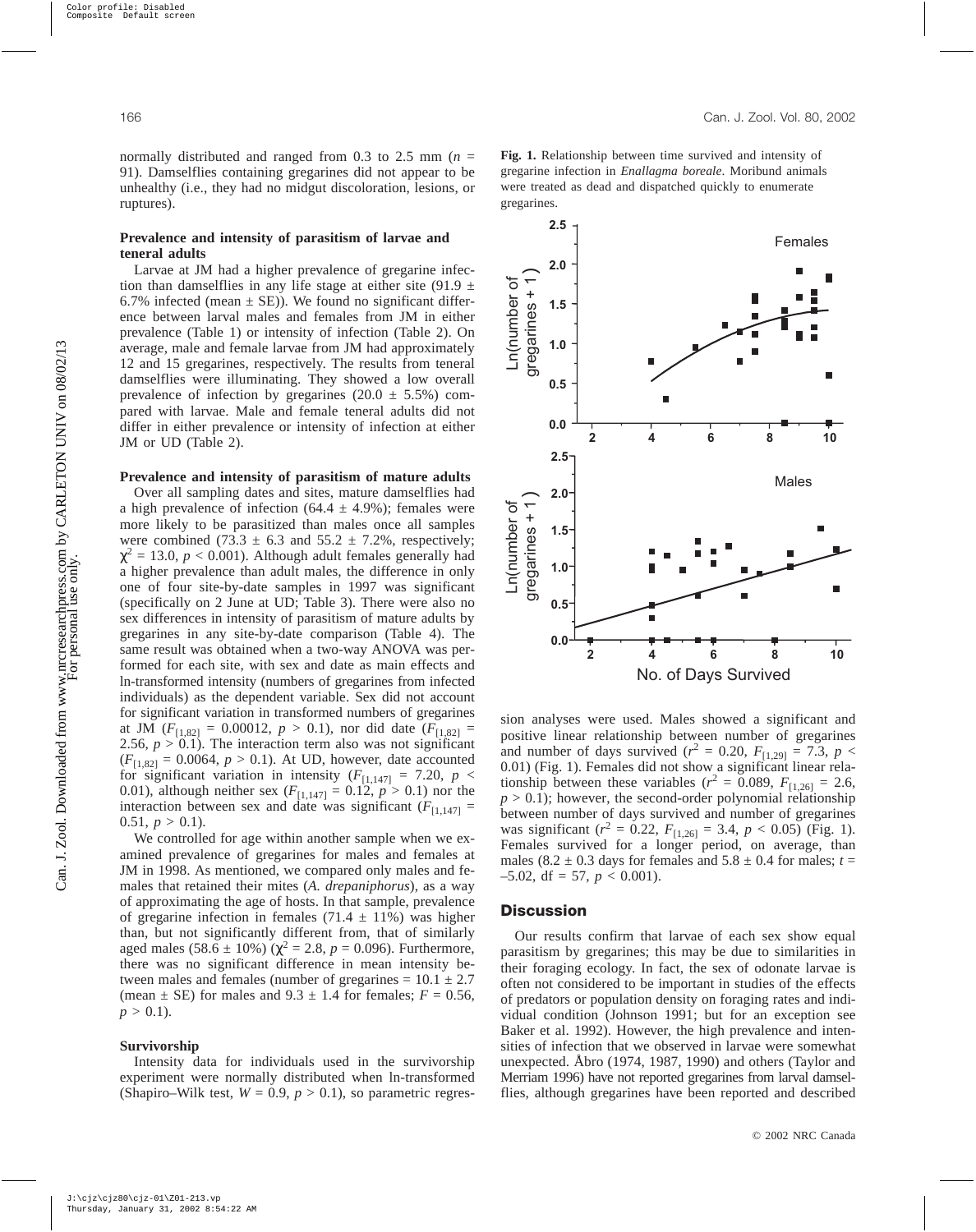from other odonate larvae (Corbet 1999). We also found that newly emerged adult damselflies have low levels of infection, indicating that the majority of parasites are lost sometime around eclosion. This may be a result of the gregarines completing their life cycle and being excreted as infective cysts (the life cycle is approximately 2 weeks; Åbro 1976). This loss may also be due to shedding of the gut wall during eclosion. To our knowledge, metamorphosis has not been proposed as a mechanism for reducing endoparasite numbers. Other explanations cannot be ruled out, including direct parasite-induced mortality of larvae or parasite-associated increases in susceptibility of larvae to predators.

As mentioned, we attempted to control for age variation within samples using two approaches for approximating the ages of damselflies (collecting early in the season and collecting damselflies with nearly to fully engorged mites). We hypothesized that differences in the feeding ecology of adult males and females would cause the females to have more parasites than same- or similar-aged males. Our results partially supported this idea. Males and females at UD differed in prevalence of gregarine infection on the first sampling date but did not differ as expected on the later sampling date. However, males and females at JM did not differ on either date. The prevalence of infection at JM on the first sampling date (early season) was probably too low to conduct an adequate test using these sample sizes. We suspect that the lack of difference on the later sampling dates was due to the high variability of prevalence and intensity of infection, which would occur in a sample of individuals of differing ages.

In the second year, we compared males and females that retained their mites (as already indicated, this controls for approximate age). In that year we found that females had a higher prevalence of gregarines; this result was not significant, but noteworthy  $(0.05 < p < 0.1)$ . Intensity of infection did not differ between males and females in that sample, as was found for the early sample collected at UD in the previous year.

Our results, while seemingly variable, can be explained in the following manner. We found evidence of sex differences in prevalence of gregarines, but only for two samples where prevalence of gregarines was high and for which relatively young males and females were compared (only one of these comparisons was significant, the other approached significance). We did not expect males to differ from females in samples collected later in the season during the first year. At that time, ages of hosts were not controlled for. The other early sample had a lower overall prevalence, but if the effect of foraging ecology on exposure to gregarines was strong, we should have detected a sex difference in prevalence (and we did not). Thus, a sex difference in prevalence of gregarines is difficult to detect using these methods. Perhaps most importantly, the difference is only in the likelihood of becoming infected, not in the numbers of gregarines once infection occurs (as our data on intensity of infection indicate).

Parasites that exert sublethal effects, or weaken their host only under certain conditions, may have a subtle and largely unrecognized influence on natural selection on a population (Levin and Pimental 1981). A common way of testing effects of parasites on hosts is to subject the hosts to stressful conditions and measure their longevity relative to their degree of infection (Zuk 1987). However, we found a significant positive relationship between number of gregarines and survivorship for both sexes. Condition of an individual damselfly is influenced by the quantity of food eaten. And gregarines, as parasites, should harm the host to some extent. However, if the amount of food eaten by a damselfly is roughly proportional to the number of gregarines ingested, then as the individual host eats more food it ingests more oocysts (or increases its probability of ingesting oocysts). However, the host's condition could improve more from feeding than it would decline from the effects of the gregarines (a similar point has been raised for other trophically transmitted parasites by Lafferty 1992).

That males survived less well than females is important for two reasons. It is entirely consistent with the idea that males feed less (for comparisons of the foraging ecology between the sexes in odonates see Anholt 1992, 1997), and sheds light on an important issue in testing for sex differences in parasitism: if males survive bouts of cool rainy weather less well than females, the populations sampled following these bouts will contain proportionately more older females than older males and this may give the impression of a sex bias in parasitism by gregarines. This may explain Åbro's (1996) finding of an apparent female bias in gregarine infection for another damselfly species. Of course, such risks from starvation have to be considered alongside risks from elevated foraging, which as Anholt (1992) notes, should increase mortality of females relative to males.

Finally, our results show that natural infections of gregarines in *E. boreale* were not lethal, or even obvious. This contrasts with the reports of many authors who found gregarines to be detrimental to their hosts. Gregarines appear to contribute to reduced average longevity in some damselflies (Åbro 1971) and reduced fat accumulation in males of a calopterygid (Siva-Jothy and Plaistow 1999). Åbro (1974) found that *Coenagrion hastulatum* (Charp.), *Enallagma cyathigerum* (Charp.), and *Pyrrhosoma nymphula* (Sulz.) were heavily infected, and feeble discoloured specimens exhibited extensive damage to the midgut, which likely progressed to bacterial septicemia (see also Åbro 1990). However, in the same study, *Sympetrum danae* was not affected by gregarines. Åbro (1987) suggests that there is gregarine-induced susceptibility to predation in some species of damselfly, as infected individuals are more feeble fliers. The effects of gregarines on odonates appear to vary widely (Åbro 1974; Taylor and Merriam 1996), perhaps like the effects of water mites, which are also odonate parasites (Andrés and Cordero 1998). If gregarines do harm *E. boreale*, the effects are subtle and likely masked by other factors, such as age of host and seasonal or environmental factors.

#### **Acknowledgments**

The authors are indebted to R.E. Clopton for identifying gregarines and for discussions. Thanks are extended to B. Leung, D. McCurdy, K. Muma, and two anonymous reviewers for their clarity and insight. This research was supported by a Natural Sciences and Engineering Research Council (NSERC) scholarship to K.R.H. and a NSERC research grant to M.R.F.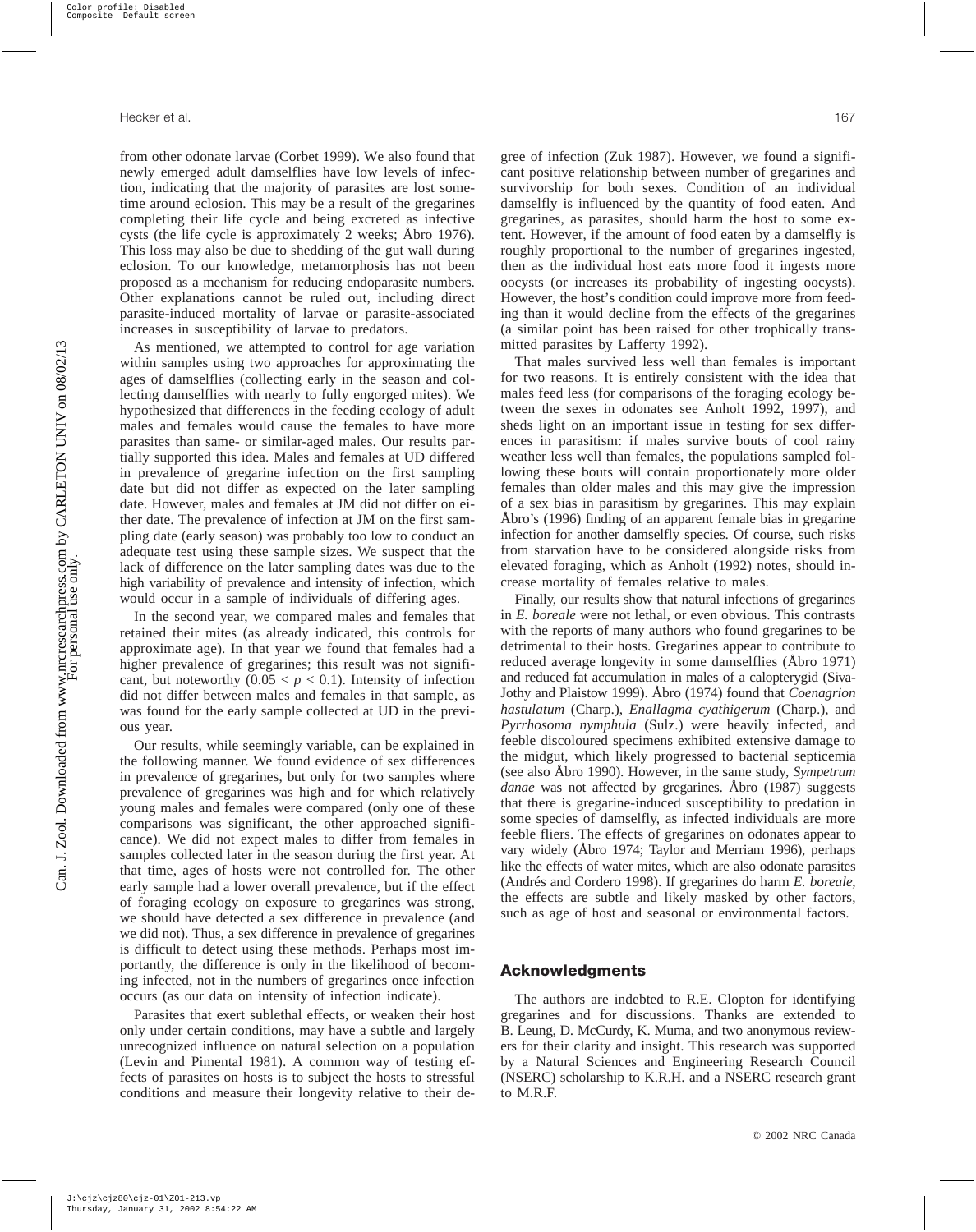## <span id="page-6-0"></span>**References**

- Anderson, R.M., and May, R.M. 1981. The population dynamics of microparasites and their invertebrate hosts. Phil. Trans. R. Soc. Lond. B Biol. Sci. **291**: 451–524.
- Andrés, J.A., and Cordero, A. 1998. Effects of water mites on the damselfly, *Coeniagrion tenellum*. Ecol. Entomol. **23**: 103–109.
- Anholt, B.R. 1992. Sex and habitat differences in feeding by an adult damselfly. Oikos, **65**: 428–432.
- Anholt, B.R. 1997. Sexual size dimorphism and sex-specific survival in adults of the damselfly *Lestes disjunctus*. Ecol. Entomol. **22**: 127–132.
- Arnqvist, G. 1992. Spatial variation in selective regimes: sexual selection in the water strider, *Gerris odontogaster*. Evolution, **46**: 914–929.
- Baker, R.L., Forbes, M.R., and Proctor, H. 1992. Sexual differences in development and growth of larval *Ischnura verticalis*. Can. J. Zool. **70**: 1161–1165.
- Bundy, D.A.P. 1988. Gender-dependent patterns of infection and diseases. Parasitol. Today, **4**: 186–189.
- Bush, A.O., Lafferty, K.D., Lotz, J.M., and Shostak, A.W. 1997. Parasitology meets ecology on its own terms: Margolis et al. revisited. J. Parasitol. **83**: 575–583.
- Corbet, P.S. 1999. Dragonflies: behavior and ecology of Odonata. Cornell University Press, Ithaca, N.Y.
- Fincke, O.M. 1994. Female colour polymorphism in damselflies: failure to reject the null hypothesis. Anim. Behav. **47**: 1249– 1266.
- Forbes, M.R. 1994. Tests of hypotheses for female-limited polymorphisms in the damselfly, *Enallagma boreale* Selys. Anim. Behav. **47**: 724–726.
- Forbes, M.R., and Leung, B. 1995. Pre-fabricated dining shelters as outdoor insectaries, an assessment using *Enallagma ebrium* (Hagen) (Zygoptera: Coenagrionidae). Odonatologica, **24**: 461–466.
- Forbes, M.R.L. 1991. Parasites and reproductive success of male hosts: competing hypotheses and tests with *Enallagma* damselflies and parasitic mites. Ph.D. thesis, University of Toronto, Toronto, Ont.
- Forbes, M.R.L., and Baker, R.L. 1991. Condition and fecundity of the damselfly, *Enallagma ebrium* (Hagen): the importance of ectoparasites. Oecologia, **86**: 335–341.
- Jaenike, J. 1996. Population-level consequences of a parasite aggregation. Oikos, **76**: 155–160.
- Johnson, D.M. 1991. Behavioral ecology of larval dragonflies and damselflies. Trends Ecol. Evol. **6**: 13–18.
- Lafferty, K.D. 1992. Foraging on prey that are modified by parasites. Am. Nat. **140**: 854–867.
- Leung, B., and Forbes, M.R. 1997. Fluctuating asymmetry in relation to indices of quality and fitness in the damselfly, *Enallagma ebrium*. Oecologia, **110**: 472–477.
- Levin, S., and Pimental, D. 1981. Selection of intermediate rates of increase in parasite–host systems. Am. Nat. **117**: 308–315.
- Neville, A.C. 1967. Daily growth layers in animals and plants. Biol. Rev. (Camb. Philos. Soc.), **42**: 421–441.
- Perkins, F.O., Barta, J.A., Clopton, R.E., Peirce, M.A., and Upton, S.J. 2001. Phylum Apicomplexa Levine, 1970. *In* Illustrated guide to the Protozoa. 2nd ed. *Edited by* J.J. Lee, G. Leedale, D. Patterson, and P.C. Bradbury. Society of Protozoologists, Lawrence, Kans. pp. 190–369.
- Poulin, R. 1996. Sexual inequalities in helminth infections: a cost of being a male? Am. Nat. **147**: 287–295.
- Schalk, G., and Forbes, M.R. 1997. Male biases in parasitism of mammals: effects of study type, host age, and parasite taxon. Oikos, **78**: 67–74.
- Scott, M.E. 1988. The impact of infection and disease on animal populations; implications for conservation biology. Conserv. Biol. **2**: 40–56.
- Sheridan L.A.D., Poulin, R., Ward, D.F., and Zuk, M. 2000. Sex differences in parasitic infections among arthropod hosts: is there a male bias? Oikos, **88**: 327–334.
- Siva-Jothy, M.T., and Plaistow, S.T. 1999. A fitness cost of eugregarine parasitism in a damselfly. Ecol. Entomol. **24**: 465–470.
- Snedecor, G.W., and Cochran, W.G. 1980. Statistical methods. Iowa State University Press, Ames.
- Taylor, P.D., and Merriam, G. 1996. Habitat fragmentation and parasitism of a forest damselfly. Landsc. Ecol. **11**: 181–189.
- Walker, E.M. 1953. The Odonata of Canada and Alaska. Vol. 1. University of Toronto Press, Toronto, Ont.
- Wedekind, C., and Jakobsen, P.J. 1998. Male-biased susceptibility to helminth infection: an experimental test with a copepod. Oikos, **81**: 458–462.
- Zar, J.H. 1996. Biostatistical analysis. 3rd ed. Prentice Hall Inc., Upper Saddle River, N.J.
- Zuk, M. 1987. Seasonal and individual variation in gregarine parasite levels in the field crickets *Gryllus veletis* and *G. pennsylvanicus*. Ecol. Entomol. **12**: 341–348.
- Zuk, M. 1988. Parasite load, body size, and age of wild-caught male field crickets (Orthoptera, Gryllidae): effects on sexual selection. Evolution, **42**: 969–976.
- Zuk, M., and McKean, K. 1996. Sex differences in parasite infections: patterns and processes. Int. J. Parasitol. **26**: 1009–1024.
- Åbro, A. 1971. Gregarines: their effects on damselflies (Odonata: Zygoptera). Entomol. Scand. **2**: 294–300.
- Åbro, A. 1974. The gregarine infection in different species of Odonata from the same habitat. Zool. Scr. **3**: 111–120.
- Åbro, A. 1976. The mode of gregarine infection in zygoptera (Odonata). Zool. Scr. **5**: 25–275.
- Åbro, A. 1987. Gregarine infection of Zygoptera in diverse habitats. Odonatologica, **16**: 119–128.
- Åbro, A. 1990. The impact of parasites in adult populations of Zygoptera. Odonatologica, **19**: 223–233.
- Åbro, A. 1996. Gregarine infection of adult *Calopteryx virgo* L. (Odonata: Zygopera). J. Nat. Hist. **30**: 855–859.